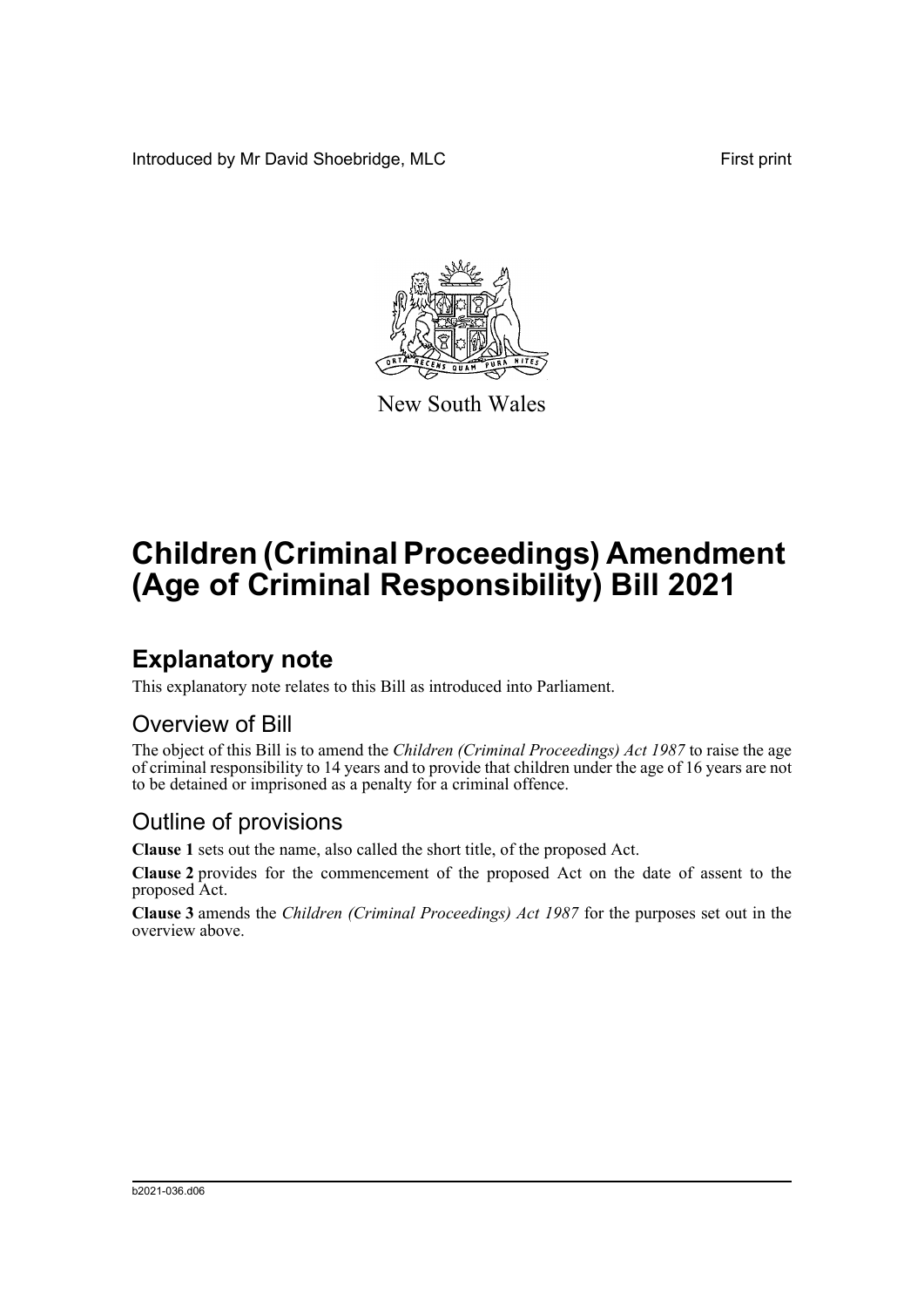Introduced by Mr David Shoebridge, MLC First print



New South Wales

# **Children (Criminal Proceedings) Amendment (Age of Criminal Responsibility) Bill 2021**

### **Contents**

|   |                                                             | Page |
|---|-------------------------------------------------------------|------|
|   | Name of Act                                                 |      |
|   | 2 Commencement                                              |      |
| 3 | Amendment of Children (Criminal Proceedings) Act 1987 No 55 |      |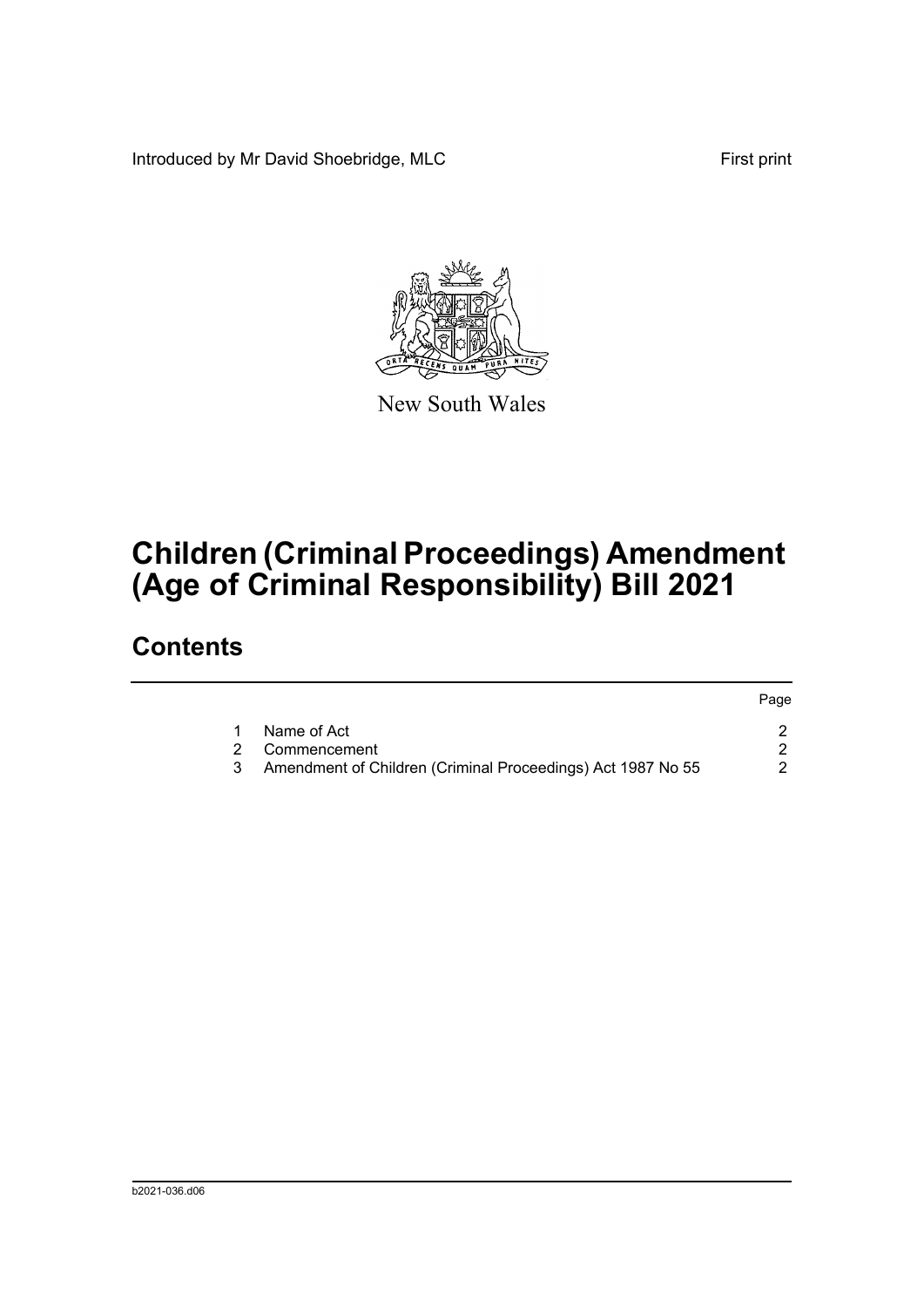

New South Wales

## **Children (Criminal Proceedings) Amendment (Age of Criminal Responsibility) Bill 2021**

No , 2021

#### **A Bill for**

An Act to amend the *Children (Criminal Proceedings) Act 1987* to raise the age of criminal responsibility to 14 years and to provide that children under the age of 16 years are not to be detained or imprisoned as a penalty for a criminal offence; and for related matters.